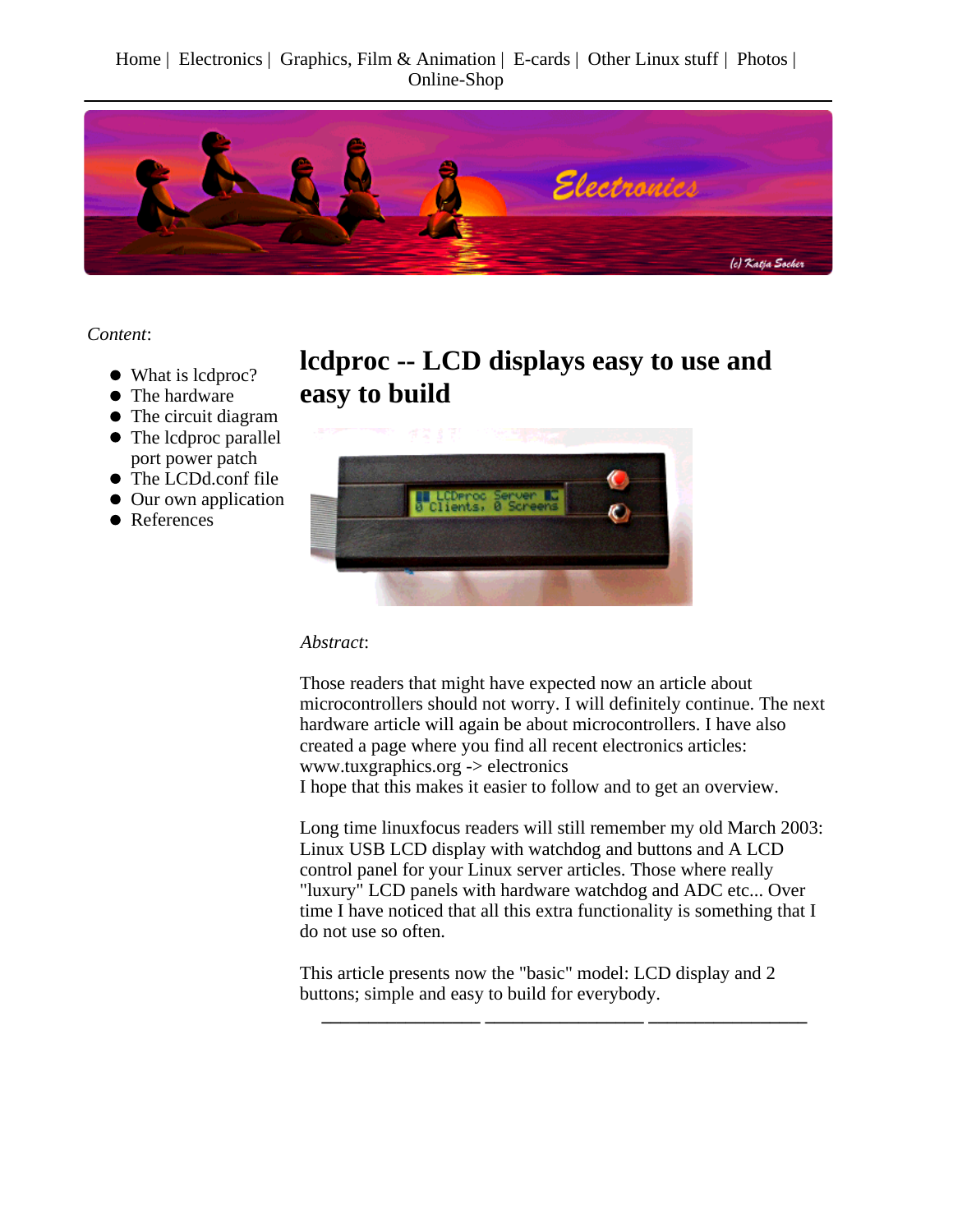### **What is lcdproc?**

Lcdproc used to be at the very beginning a program to display some statistics (cpu load, uptime, time, ...) on an external LCD display. Over time it has however evolved into a much more generic solution. Today the lcdproc package contains LCDd, a generic server and LCD driver, plus many clients. One of those clients is still the actual



executable called lcdproc which still shows server statistics however there are also others. This client server architecture has the big advantage that you do not need to write your client in a specific language. You just need to use the simple ascii protocol between client and server. Here is an example which implements a clock in just 36 lines of perl code. It displays time and date and the upper right corner shows a little icon called "heartbeat". The "heartbeat" is added by the LCDd server. This "heartbeat" icon blinks once in a while to indicate that the display is still alive.

In lcdproc you can have more than just strings. You get bar-graphs, scrollers, title bars.... and text strings. At the beginning of the program you define those objects (they are called widgets) and then you fill them with data. It's explained in the LCDproc Developer's Guide from page 7 and on wards.

The main part of the little LCD clock example program looks like this:

```
#!/usr/bin/perl -w
....
# initiate the communication:
print $remote "hello\n";
....
# set our name and define a text string widget
print $remote "client set name lcdtime\n";
print $remote "screen add scr1\n";
print $remote "widget add scr1 str1 string\n";
....
while(1){
     ....
     $date = scalar localtime;
     # now write to the LCD:
    print $remote "widget set scr1 str1 1 1 \"$date\"\n";
     sleep 10;
}
```
Easy enough? OK, then let's build something more useful.

# **The hardware**

The parallel port of a PC works according to specifications with 5V. If you now take a look at the datasheet of a modern LCD display (e.g from tuxgraphics:

http://shop.tuxgraphics.org/electronic/lcd.html) you will notice that even though the displays are big they need extremely little power. Only 2 mA ! With so little current it must be possible to power the display directly from the parallel port. The advantage is then that you do not need any extra power connector. It is just one LCD display with one connector to the parallel port. Very convenient.

It is possible with a parallel port that really provides 5V. The problem is that there are some which do not follow the specifications. So how do you know if your parallel port is good enough for "self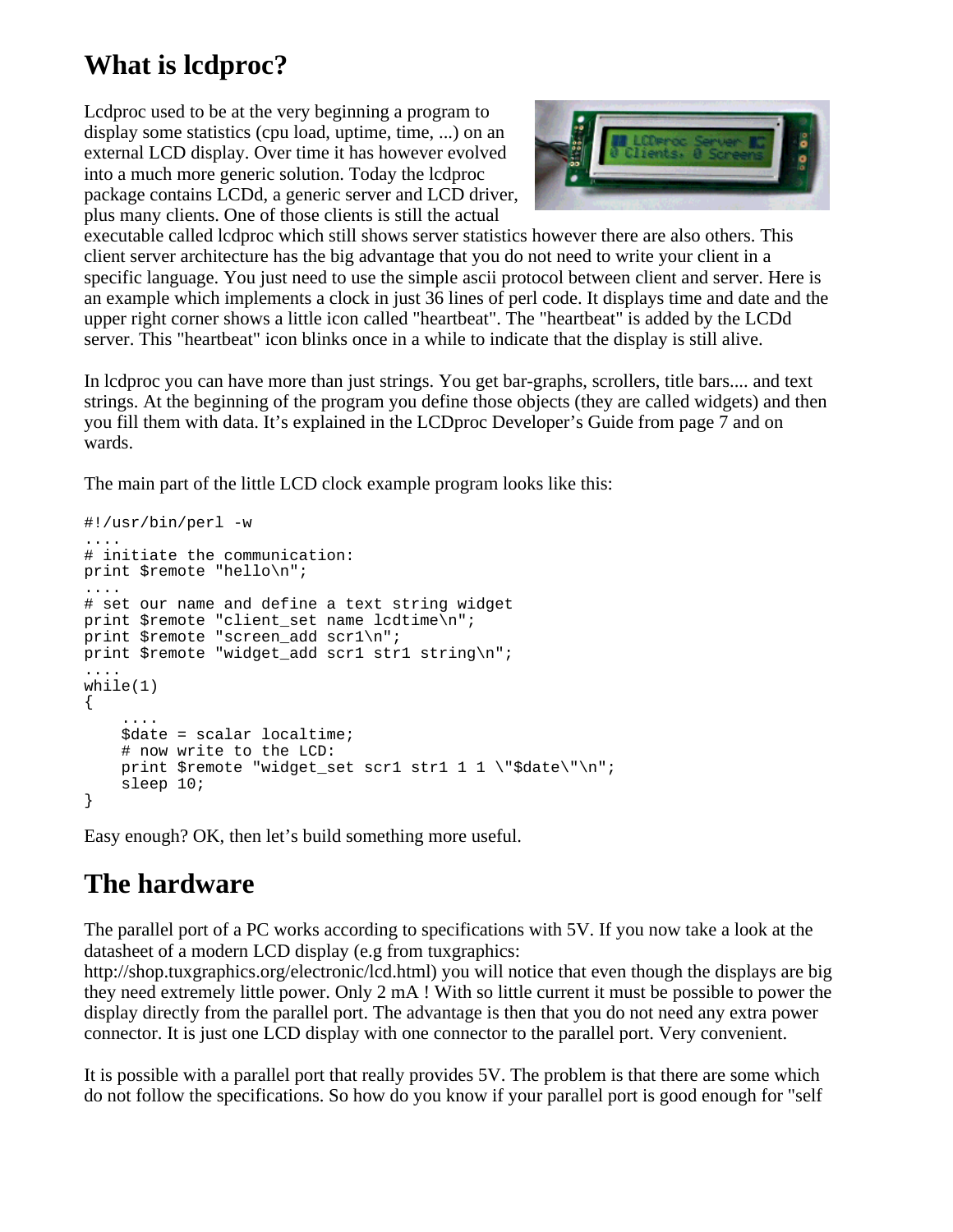powered" solution? Here is a little test:

- 1. Install lcdproc with the "parallel port power" patch (see references).
- 2. Configure the /etc/LCDd.conf file as described further down.
- 3. Start the program LCDd as root.
- 4. Take a digital voltmeter and measure the voltage on pin 1. It should be 4.90V or more (measure between pin 1 and pin  $18 = \text{GND}$ ).
- 5. Now connect a 33K resistor to the parallel port between pin 1 and pin 18. The voltage should go down to 4.25V. If you get more then your parallel port is very good. If you get less then the "self powered" solution will not work.

If this test passes then you can go for the "parallel port power" solution using the tuxgraphics 20x2 display (or equivalent). This is tested. It will work.

If your parallel port is a bit weak then don't worry too much. You can either use the internal 5V of your PC (you have to open it for this purpose) or you can get 5V from an free USB connector.

4 pin USB A socket at the PC



#### **The circuit diagram**

The first diagram shows the connections for a LCD display with 2 buttons using the "parallel port power" solution.



| Parallel port |                       |
|---------------|-----------------------|
| pin 1, strobe | = 220, supply voltage |
| pin 2, D0     | $=$ LCD pin D4        |
| pin 3, D1     | = LCD pin D5          |
| pin 4, D2     | = LCD pin D6          |
| pin 5, D3     | $=$ LCD pin D7        |
| pin 6, D4     | $=$ LCD pin RS        |
|               |                       |
| pin 7, D5     | = LCD pin RW          |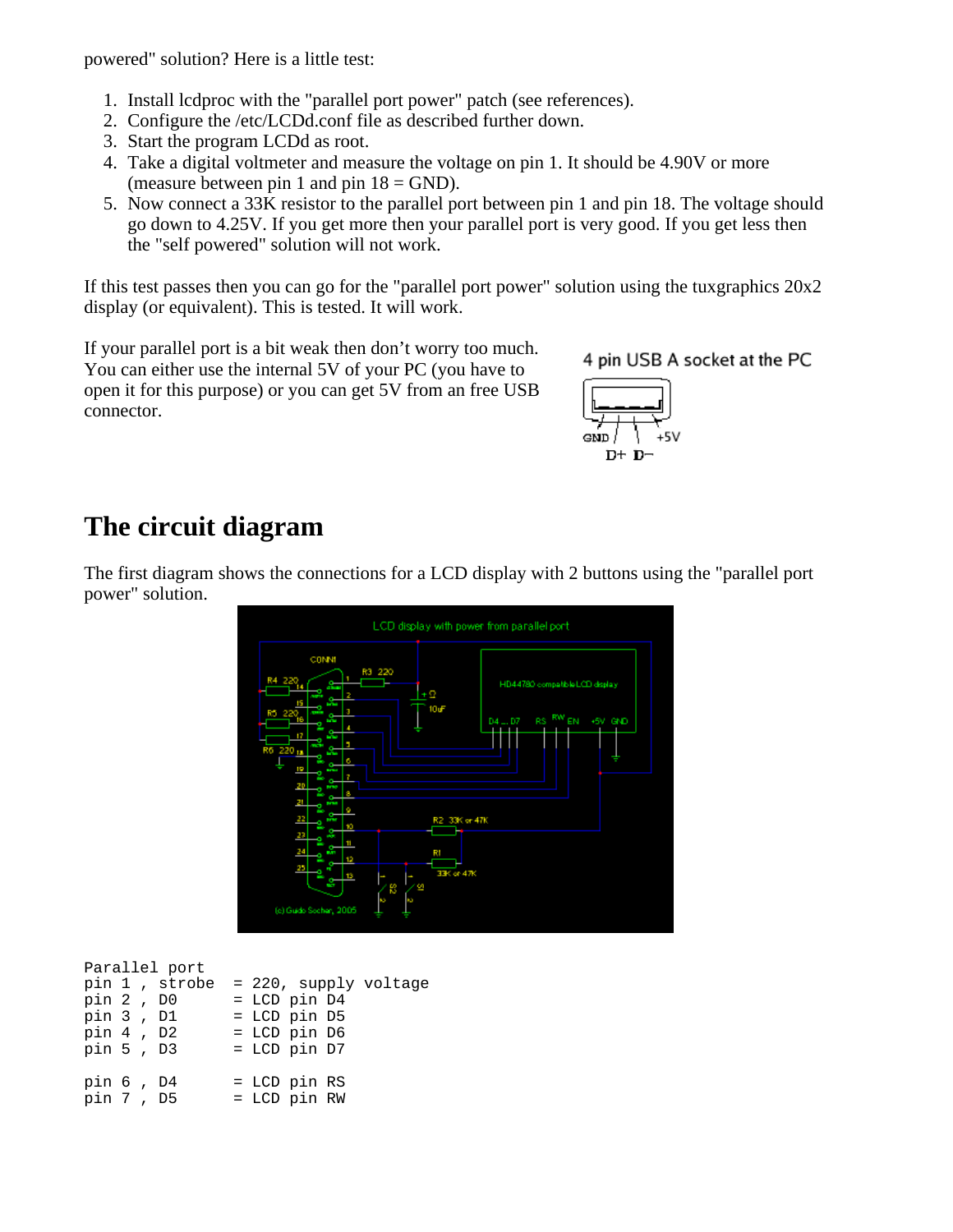```
pin 8 , D6 = LCD pin EN
pin 10, ACK = button A, upper red button<br>pin 12, PE = button C, lower black button
                  = button C, lower black button
pin 14, strobe = 220, supply voltage
pin 16, strobe = 220, supply voltage
pin 17, strobe = 220, supply voltage
pin 18, ground = 0V, GND
```
This second drawing shows the connections for a LCD display with 2 buttons and external power:



As for all new electronics articles you can again get a kit with all the components from shop.tuxgraphics.org

I have mounted the lcd display in a black plastic frame:

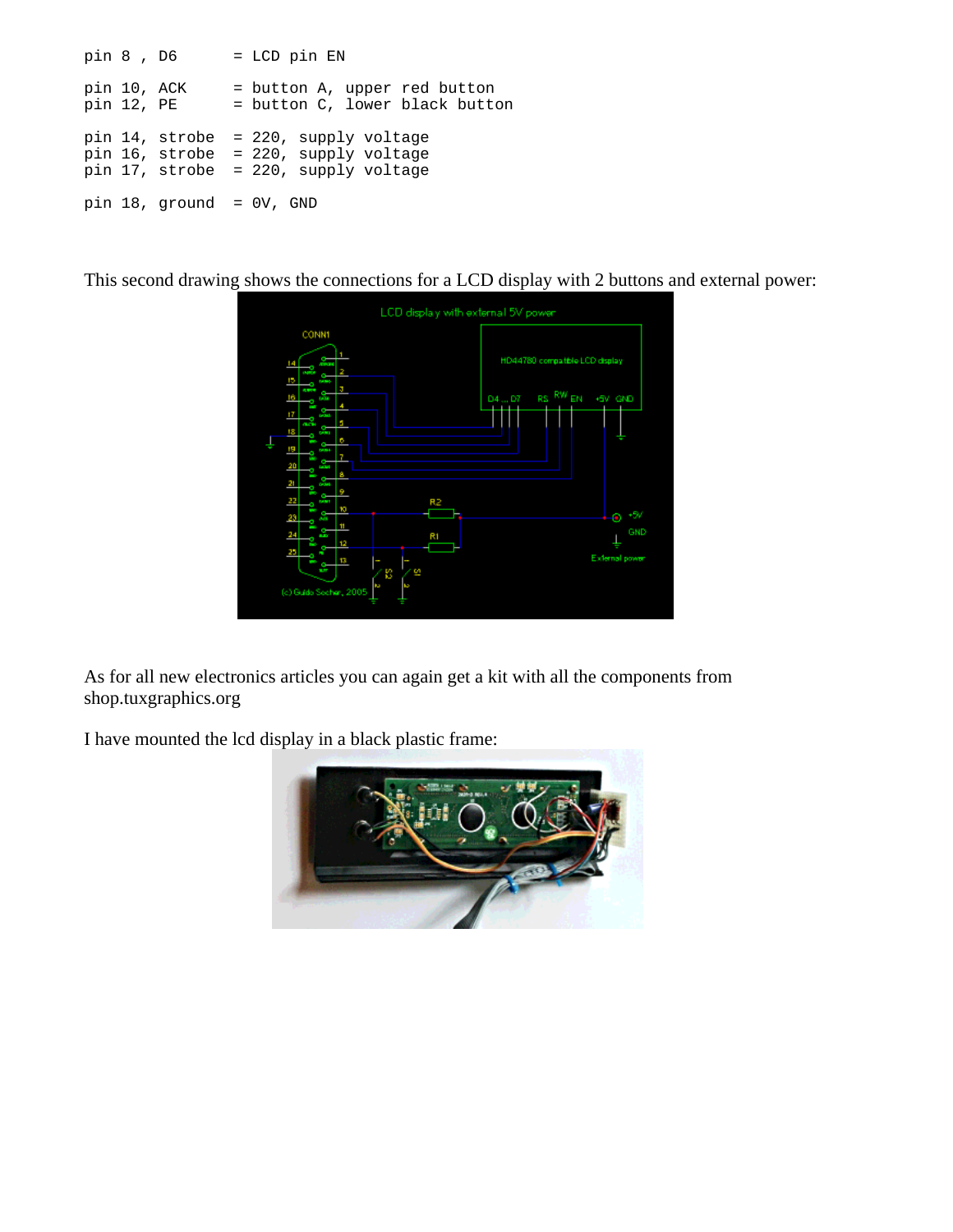

#### **The lcdproc parallel port power patch**

LCDd sends always some data to the display. One could therefore use some diodes and derive the power from the signal lines. The problem is that diodes will cause a voltage drop of at least 0.5V even at low currents. We can't afford this. There are however enough output lines free if you use LCDd with just one LCD display. Nothing is easier than patching the LCDd software to always keep those free pins on logical "1". We still insert some resistors to have a minimum short circuit protection (or stupid mistake protection ;-). The patch for lcdproc-0.4.5 is available from the download section. You apply it like this:

```
tar zxvf lcdproc-0.4.5.tar.gz
cd lcdproc-0.4.5
patch -p 1 < lcdproc-0.4.5-pp-powerpatch-v1.txt
./configure --enable-drivers=hd44780
make
make install
(or you can just copy LCDd.conf /etc and copy server/LCDd to /usr/bin)
```
### **The LCDd.conf file**

The /etc/LCDd.conf file configures our LCD driver and server (=the LCDd process). In the /etc/LCDd.conf file you need to uncomment the following in order to use a HD44780 compatible display with wiring as described in this article:

```
[server]
Driver=HD44780
[HD44780]
# Hitachi HD44780 driver
Port=0x3BC
# Port where the LPT is. Usual values are 0x278, 0x378 and 0x3BC
ConnectionType=4bit
Keypad=yes
Backlight=no
Size=20x2
# Specifies the size of the LCD.
DelayMult=4
DelayBus=true
```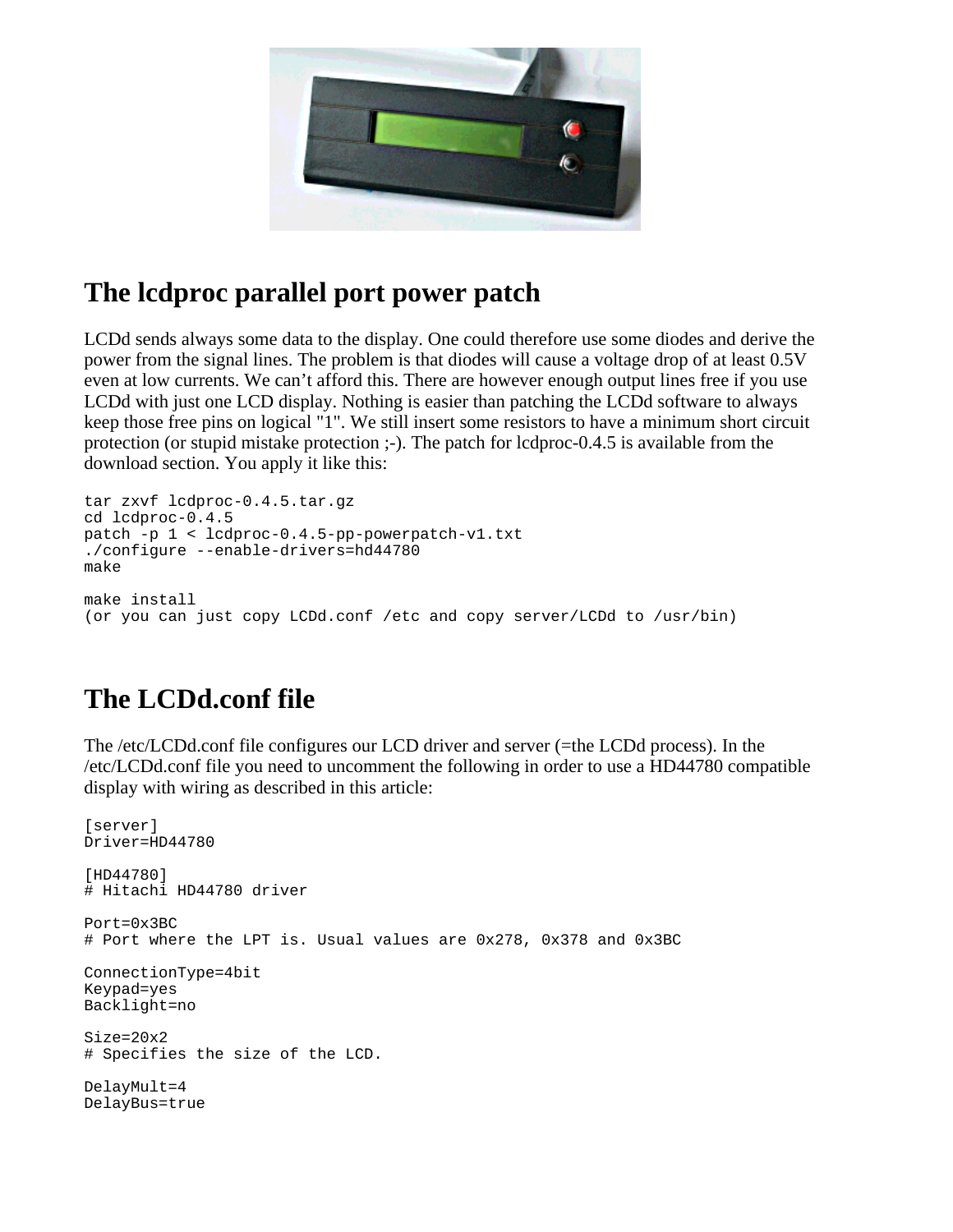The difficult part is the port address (0x278, 0x378 and 0x3BC). How do you know at which IO address your parallel port is? The easiest is to load the parport kernel module (modprobe parport) and then look at /proc/ioports:

```
modprobe parport
modprobe parport_pc
cat /proc/ioports
...
0388-0389 : OPL2/3 (left)
038a-038b : OPL2/3 (right)
03bc-03be : parport0
03c0-03df : vqa+03f6-03f6 : ide0
...
in this case you use: 0x3bc
```
#### **Our own application**

You have seen at the beginning of this article how easy it is to send some text strings to the display. It becomes a bit more complicated if you want an interactive display (with the two buttons). In this case we need to avoid the sleep statement otherwise the buttons are not responsive during the sleep period. At the same time we need a blocking statement which stops the loop. What we need is the system call "select". It stops execution until a timeout or until a button is pressed at the display.

Our application will provide some stats (mem, swap, cpu, time) and you can use the buttons to shutdown the machine.

The script is called servermenu\_pl and you find it in the download section.

I present here only such a basic application as experience from previous articles showed that most readers just want to know how to do something and then they have their own applications for it. I received emails with all kind of ideas, CD-burning station, weather station PC, alarm systems, ... all this can be done. Just modify the code a bit.

It's really cool and a lot of fun to play with this display and lcdproc.